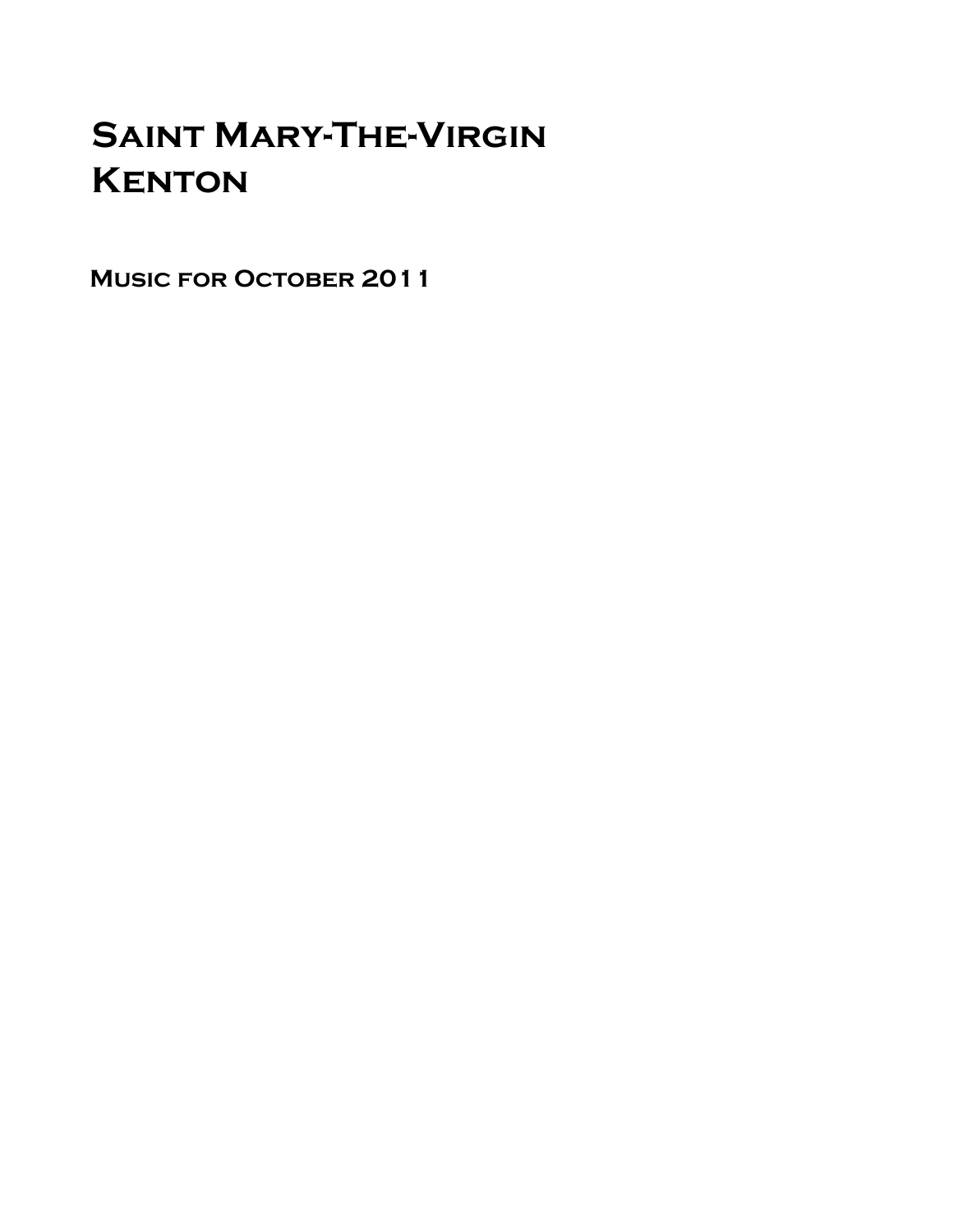### **2nd October Ordinary Time XXVII / Harvest Festival**

| Introit     | 259                     | Come, ye thankful people, come                                         |
|-------------|-------------------------|------------------------------------------------------------------------|
| Gradual     | 397                     | Let us, with a gladsome mind                                           |
| Offertory   | 263                     | All creatures of our God and King                                      |
| Communion   | 297                     | Lord Jesus Christ, You have come to us                                 |
| Recessional | 262                     | We plough the fields and scatter                                       |
|             | Setting<br>At communion | Missa Simplex, Creed: Merbecke<br>Lord, your Word's our heavenly bread |

### **9th October Cardinary Time XXVIII**

| Introit<br>Gradual<br>Offertory<br>Communion | 271<br>394<br>294       | Alleluya, sing to Jesus<br>Let all the world in every corner sing<br>Just as I am without one plea<br>279 (tune 308) Come, risen Lord, and deign to be our guest |
|----------------------------------------------|-------------------------|------------------------------------------------------------------------------------------------------------------------------------------------------------------|
| Recessional                                  |                         | 437 (tune 362) Praise the Lord! Ye heavens, adore him                                                                                                            |
|                                              | Setting<br>At communion | Missa Simplex, Creed: Merbecke<br>Lead us Lord from death to life                                                                                                |

### **16th October Ordinary Time XXIX**

| Introit     | 52                                  | O worship the Lord in the beauty of holiness |
|-------------|-------------------------------------|----------------------------------------------|
| Gradual     | 384                                 | Jesu, my Lord, my God, my All                |
| Offertory   | 332                                 | All hail the power of Jesu's name            |
| Communion   | 313                                 | Wherefore, O Father, we thy humble servants  |
| Recessional | 492                                 | O God of earth and altar                     |
|             | Setting<br>At communion Creator God | Merbecke                                     |

### **Forty Hours Devotion**

| 20th October at 7.30pm | <b>Mass of Exposition</b><br>Details to follow                                    |
|------------------------|-----------------------------------------------------------------------------------|
| 22nd October at Noon   | <b>Pontifical Mass of Reposition and Devotion to the BVM</b><br>Details to follow |